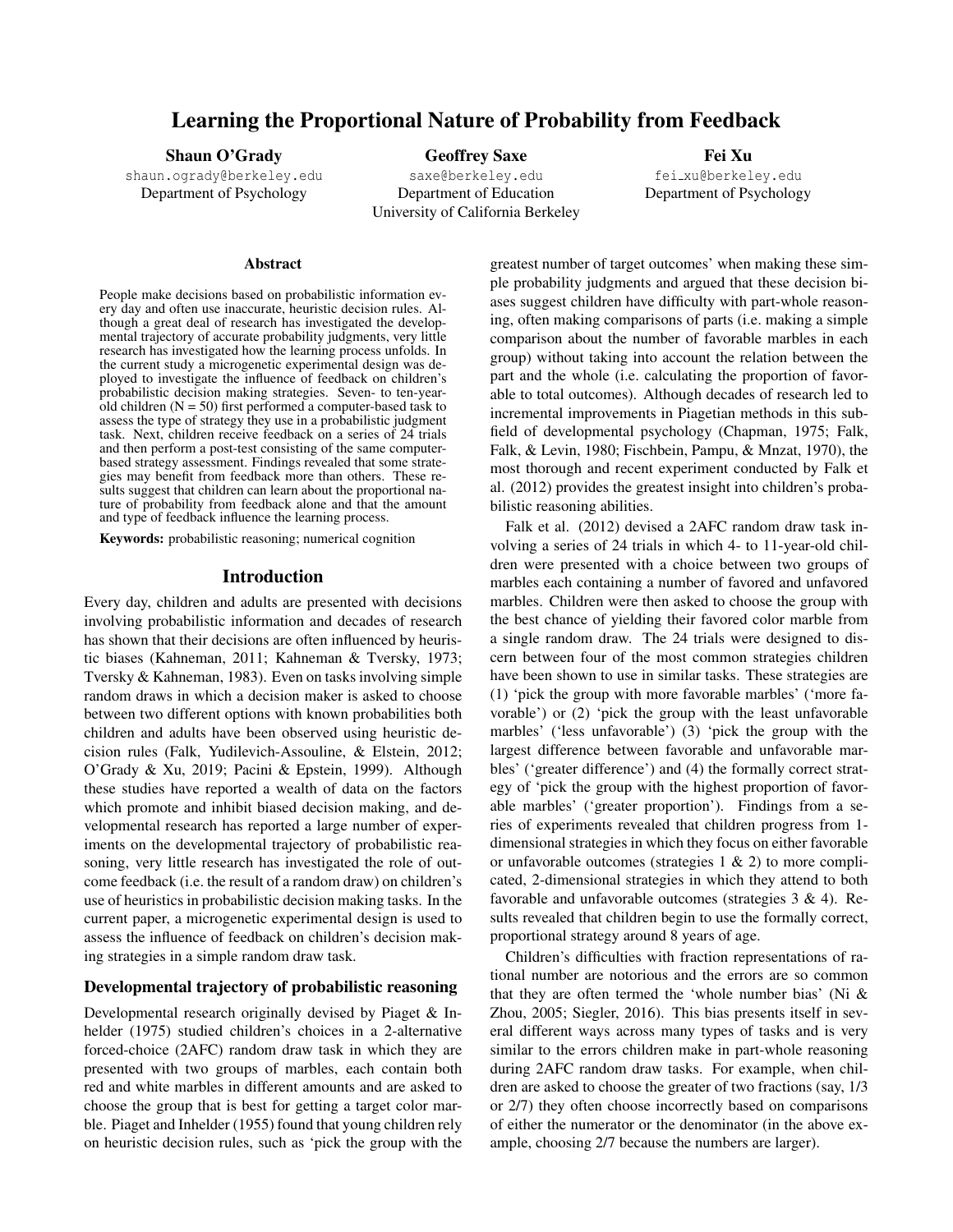#### Teaching Children Probability Concepts

In a review of the research on statistical edcuation, Garfield & Ahlgren (1988) argue that school-age children have difficulty developing an intuitive understanding of fundamental topics in probabiltiy and statistics for three reasons. First, students have difficulty reasoning about rational number and proportions. Second, probability concepts often conflict with students' real-world experience. Finally, Garfield & Ahlgren (1988) argue that students often develop an aversion to statistics and probability because they learn about these concepts at a very abstract and formal level. Previous research has addressed several of these concerns in their attempts to improve children's understanding of probability.

In formal mathematics, probability is represented as a rational number between 0 and 1, and in the 2AFC random draw task these probabilities are computed as proportions of favorable outcomes. Several groups of researchers have attempted to teach children strategies for calculating and reasoning about probability. Fischbein & Gazit (1984) investigated the effect of teaching probability on 10-13 year olds' predictions of probabilistic outcomes using survey questions about the results of rolling two dice. Students in the experimental group received 12 lessons in which they were taught computational strategies and conceptual relationships in probability. Interestingly, the results revealed that while the experimental group outperformed the control group on computational questions (i.e. questions in which children needed to apply a specific algorithm to identify the correct answer), there was no significant difference in performance on conceptual questions (i.e. questions in which children needed to generalize a concept to a novel context). Although Fischbein & Gazit (1984) report the use of a successful intervention, it is possible that the children in the experimental group merely learned the computational algorithms for solving probability problems without changing their prior concepts about partwhole relations in probability.

Using a didactic approach, Castro (1998) taught young high-school students (14-15 year olds) formal probability. This method encouraged the teachers to incorporate student's intuitive understanding of probability into lessons by allowing students to reflect on their experiences. The experimental group demonstrated significantly more improvement from pre-test to post-test on both probability-reasoning and probability calculation tests. An analysis of the amount of children who changed their answers on similar questions from pre-test to post-test revealed that there were more students who switched their answers in the conceptual change group than in the traditional teaching method group. However, since this study included older teens who may have had experience with formal probability, it is impossible to tell if the conceptual change was a result of the teaching method alone or the interaction of prior conceptual understanding and instruction.

In an intervention study, Nunes, Bryant, Evans, Gottardis, & Terlektsi (2014) attempted to teach 10-year-old children about the importance of understanding the sample space when calculating probability. Participants in the experimental group participated in seven, 50-minute lessons on sample space and probability led by a researcher. Another condition received lessons in mathematical problem solving while a control group of children stayed in the classroom and received regular lessons from their teachers. All three groups received four assessments on understanding sample space, a pre-test, and three post-tests given at various points throughout the program. The experimental group outperformed the two control groups on all three post-tests.

Calculating probability based on proportion of outcomes in the sample space can be accomplished through the use of several cultural forms such as absolute number, ratios, fractions, proportions and percentages. The function of calculating probability is not inherent in any one of these forms and the decision to use one form over another entails a complex interaction of social and individual factors as well as aspects of the problem for which the chosen form is recruited. Nunes and colleagues (2014) argue that ratio representations may be better suited for teaching probability to 9-11 year olds because children understand ratios earlier than proportions and most probability problems are based on proportional judgments. However, since ratio judgments only provide partpart comparisons they may prime children to make correspondences between two different quantities rather than integrating the two quantities by using proportions.

## Prior knowledge and instructional context

Discordant assumptions about communicative exchanges can be problematic during instruction if a teacher and a learner view the same forms as supporting different functions (Saxe, 2004). Using a quasi-experimental design, Saxe, Gearhart, & Seltzer (1999) investigated the influence of children's prior understanding of fractions and classroom practices on mathematics learning. Children were categorized as either having or not having a rudimentary part-whole understanding of fractions and classrooms were rated on a scale of alignment with reform standards. High alignment was characterized by the degree to which a teacher draws out and expands upon a student's mathematical knowledge as well as the extent to which conceptual issues are highlighted during problem solving tasks. Importantly, classrooms that espouse either selfdiscovery or procedural memorization would be considered low in alignment with reform policies. Results revealed that high classroom alignment with reform standards predicted greater performance on a post-test requiring a conceptual understanding of fractions and this effect was stronger for children without a rudimentary understanding of fractions. Interestingly, there was no clear relationship between classroom alignment with reform standards and performance on computational problems regardless of students' prior understanding of fractions. With low levels of alignment to reform principles students without a rudimentary understanding had no basis with which to structure their goals and may have relied on their prior conceptual understanding of integers. However, with supportive classroom environments in which teachers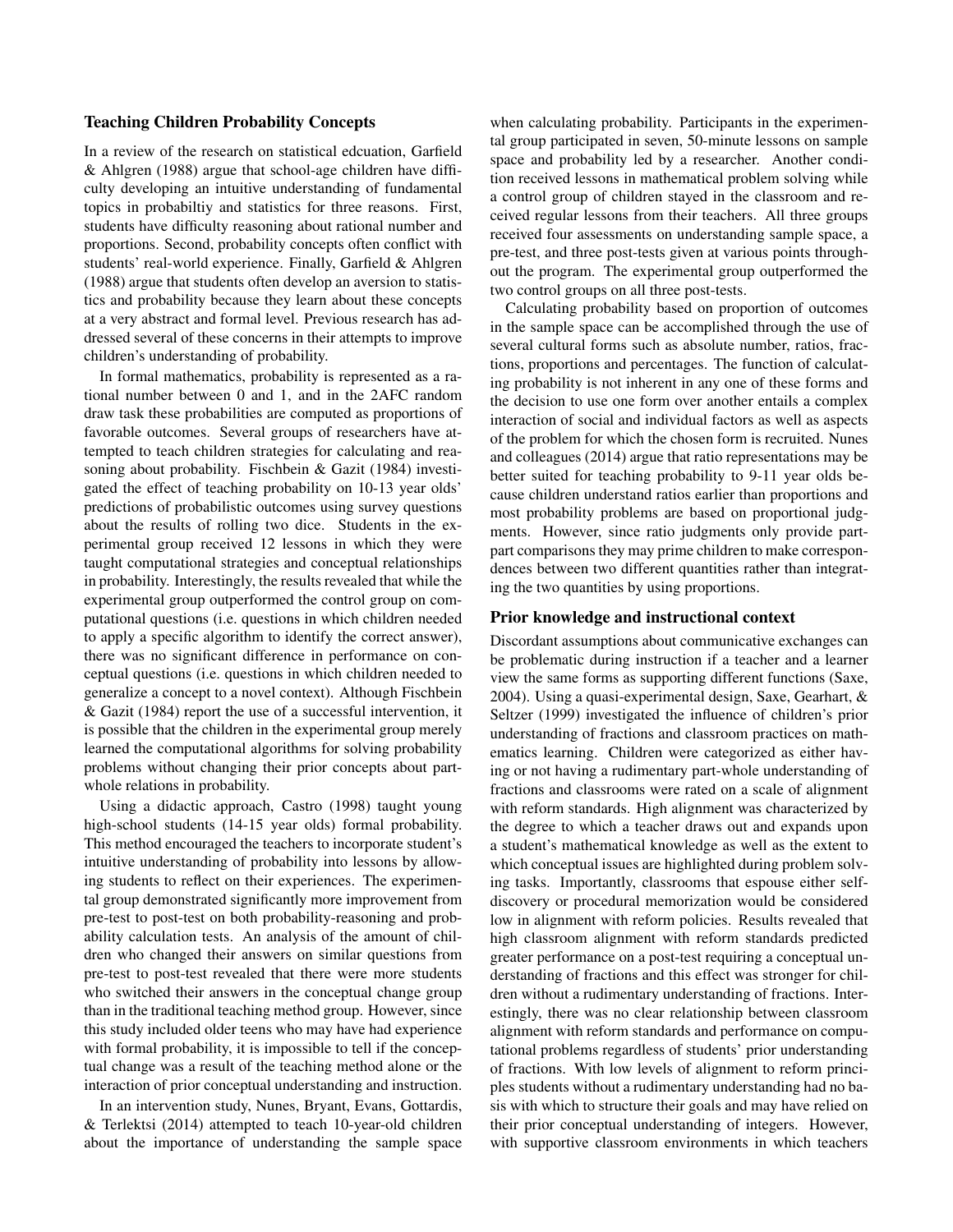seek to draw-out and build upon a learner's prior knowledge, children can more easily engage with mathematical goals and stand a better chance of learning.

These findings highlight the importance of both prior knowledge and instructional context on a child's ability to learn mathematics. Educators have long understood the importance of providing children with specific feedback based on their prior conceptual knowledge. Indeed, Saxe et al. (1999) found that fraction learning outcomes are a function of a learner's prior understanding (whole number vs rudimentary fraction understanding) and instructional context. Teachers who are able to identify a child's prior conceptual understanding of fractions can construct a learning environment that either confirms accurate conceptualization or scaffolds the learner towards a more thorough conceptualization.

#### Rationale for the current study

Can children learn to avoid whole number biased choices in probability tasks when they are provided with feedback about the outcomes of their choices? What features of the instructional context allow them to override their non-proportional strategies? We hypothesize that children require consistent feedback on problems which conflict with their prior knowledge and we predict that children who are provided with such feedback will be more likely to reject their incorrect strategy compared to children who are provided with a mix of conflicting and non-conflicting examples.

## Methods

## Participants

The current experiment was pre-registered ([http:](http://aspredicted.org/blind.php?x=mp6gc9) [//aspredicted.org/blind.php?x=mp6gc9](http://aspredicted.org/blind.php?x=mp6gc9)) with a target sample of 80 children between the ages of 7 and 10 (20 children in each age group: 7-year-olds, 8-year-olds, 9-year-olds, and 10-year-olds), which was determined based on previous research using a similar task (Falk et al., 2012). Currently, data have been collected from  $N = 50$  children (19 7-year-olds, Mean age = 7.5,  $SD = 0.26$ ; 13 8-year-olds, Mean age =  $8.45$ , SD =  $0.23$ ; 9 9-year-olds, Mean age =  $9.28$ ,  $SD = 0.2$ ; and 9 10-year-olds, Mean age = 10.2,  $SD = 0.2$ ). All fifty children participated in the first session and three children declined to participate in the follow-up session 1 week later (1 7-year-old, 1 8-year-old, and 1 10-year-old).

### **Material**

Images depicting two gumball machines and two groups of green and purple marbles were rendered using Blender (Version 2.78) 3D animation software. Following Falk et al. (2012), each trial image was internally labeled with the trial type designators 'GGGG', 'GGGS', 'SSSG', and 'SSSS' with each letter representing the dimension of comparison and the letter itself relating the correct choice (higher probability of yielding the child's favored color marble) to the incorrect choice (lower probability of yielding the child's favored color). For each target color (i.e. green or purple), two



Figure 1: Example images for each of the 4 trial types. In all 4 images, the correct choice for obtaining a purple marble is located on the right side of the image.

sets of 24 images were created using the same distributions used by Falk et al. (2012) for a total of 96 images.

Figure 1 presents an example image for each trial type. Note that the correct choice in the figure on the top left (labeled 'GGGG') has a greater amount of favored marbles (1st G), a greater amount of non-favored marbles (2nd G), a greater total of favored and non-favored marbles (3rd G) and a greater difference between favored and non-favored marbles (4th G). In contrast, the correct choice for the image on the top right (labeled 'SSSS') has a smaller amount of marbles in each of these categories compared to the incorrect choice. Children using a strict 'more favorable' strategy would make a correct choice on all 12 'GGGG' and 'GGGS' trials but would choose incorrectly on all 12 'SSSS' and 'SSSG' trials. A child using a strict 'less unfavorable' strategy would make a correct choice on all 12 'SSSS' and 'SSSG' trials but would choose incorrectly on all 12 'GGGG' and 'GGGS' trials. Children using a strict, 'greater difference' would make a correct choice on all 12 'GGGG' and 'SSSG' trials but would choose incorrectly on all 12 'SSSS' and 'GGGS' trials. Finally, a child using the formally correct proportional strategy would choose correctly on all 24 trials.

#### Procedure

Children were seated approximately 60 cm away from a Mac-Book Pro laptop (OSX; Screen resolution 1280 x 800) and told they would play a game in which they would try to collect green or purple marbles from one of two different gumball machines. The task consisted of a self-paced game automated using the psychophysics toolbox written for the MatLab programming language (Brainard, 1997; Kleiner, Brainard, & Pelli, 2007; Pelli, 1997). In order to maintain an average testing time of 20 minutes, the experiment was split into 2 testing sessions spaced 1 week apart. Children completed the *assessment phase* during session 1 and then completed the *conflict phase* and *post-test phase* during session 2.

Assessment Phase During the first testing session, the experimenter explained the task and children were prompted to choose their favorite of the two colors, either purple or green.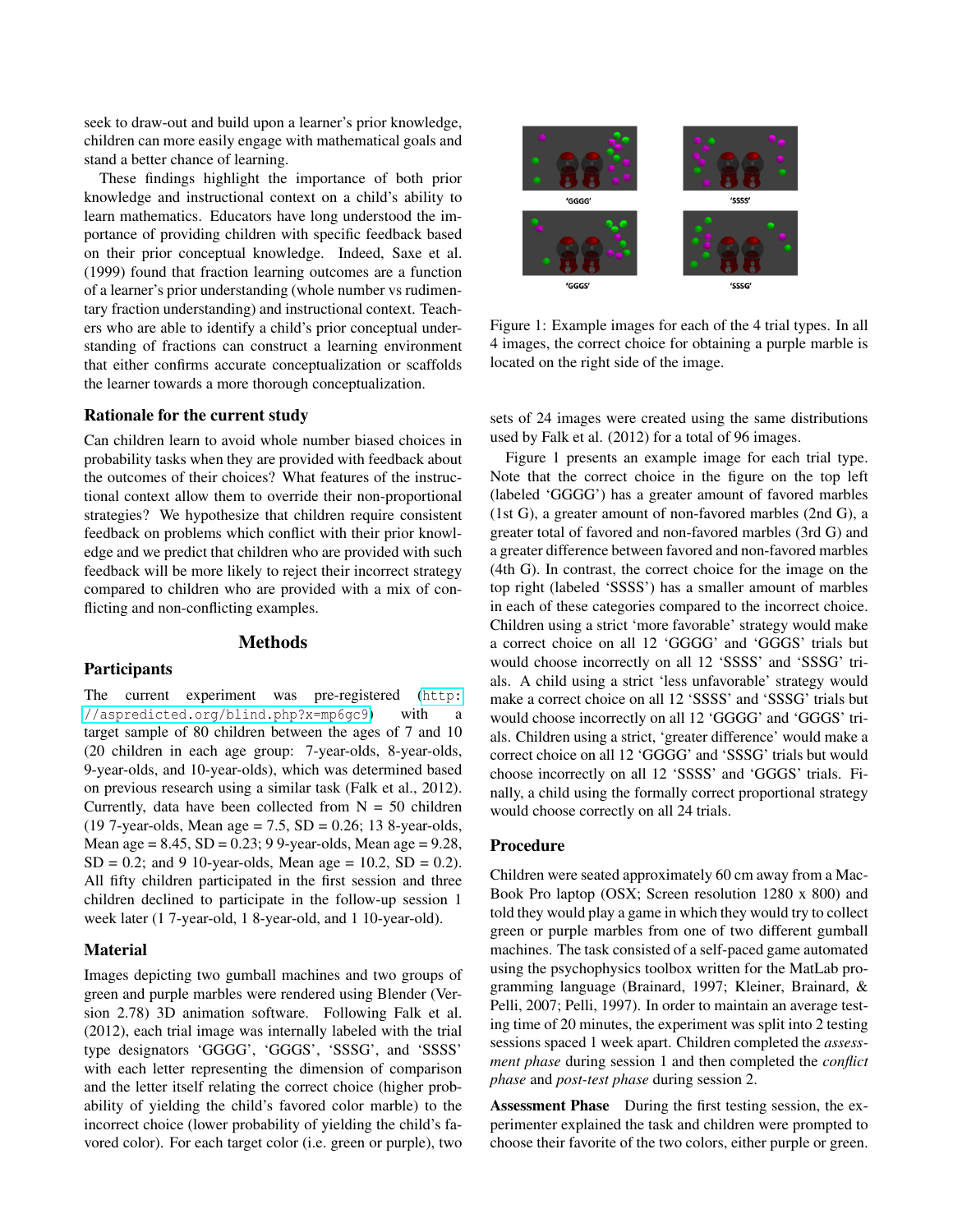For each of the 24 images, the computer presented the image at random along with 4 counting prompts, one for each group of marbles (i.e. "How many (green/purple) marbles are on this side (left/right)?"). The child responded by pressing the appropriate number key on the keyboard. An error message was presented if the child chose the wrong number and the game did not progress until the child pressed the correct number key. Counting prompts for each color and side were randomized for each image. Once children completed the counting prompts, they were prompted with the question "Which would you pick to get a (green/purple) marble?". Importantly, the position of the marbles on the screen were randomized to prevent children from choosing based on the positions of their favorite color marble. However, in order to ensure that children did not rely on the placement of the marbles on the screen they were told to "Pretend that the marbles will go into the machines and that the machines will be shaken up so you don't know what's going to come out next."

Following the methods outlined by Falk et al. (2012), the MatLab program discerned which strategy the child used based on their performance on each of the four trial types. After children completed the *assessment phase*, the MatLab program calculated point scores for each strategy based on the choices that the child made. Whichever strategy had the highest point score was deemed to be that child's strategy. Point scores could range from 0 to 24 with 0 indicating no strategy-consistent responses and 24 indicating perfect strategy use. Participants using the 'more favorable' strategy provided about 21 ( $M = 21.6$ ; SD = 3.5) out of 24 strategyconsistent responses, while those using the 'less unfavorable' strategy provided 16 ( $M = 16$ ; SD = 1.79) out of 24 strategyconsistent responses, participants using the 'greater difference' strategy provided 20 ( $M = 20.2$ ; SD = 20.2) out of 24 strategy-consistent responses, and participants using the 'greater proportion' strategy provided 19 (M = 19.78; SD = 19.78) out of 24 strategy-consistent responses.

Conflict Phase Children were semi-randomly assigned to one of two different conditions ensuring that an equal number of children using each strategy were assigned to both conditions. In the 'half-conflict' condition, children viewed all 24 trials, 12 of which conflicted with the child's strategy and 12 of which did not conflict. Children in the 'high-conflict' condition viewed 24 trials that conflicted with their strategy.

In the 'high conflict' condition, feedback trials were assigned as follows. Children designated as using the 'more favorable' strategy viewed 12 'SSSS' trials and 12 'SSSG' trials. Children using the 'less favorable' strategy viewed 12 'GGGG' trials and 12 'GGGS' trials. A child using the 'greater difference' strategy viewed 12 'SSSS' trials and 12 'GGGS' trials while children using the proportional strategy were simply assigned to the 'half-conflict' condition as none of the trials conflicted with their strategy. In all conditions and for all trials, children received feedback in the form of either a favored or unfavored color marble returned in the dispenser of the machine they chose. Importantly, all feedback was provided deterministically, meaning that if a child chose strictly according to their non-proportional strategy in the 'high-conflict' condition, they would receive 24 unfavored marbles and a child in the 'half-conflict' condition would receive 12 favored and 12 unfavored marbles. Children in the 'half-conflict' condition received a mix of confirmatory and dis-confirmatory feedback with respect to their strategy while children in the 'high-conflict' condition received only dis-confirmatory feedback.

Post-test phase After completing the *conflict phase*, each child received the same 24 trials they viewed in the *assessment phase* one week prior in a randomized order. Importantly, the *post-test phase* is an immediate post-test because it occurred directly following the *conflict phase*.

#### Results

The results of each phase of the experiment are reported separately below along with a brief discussion section. For all three phases, analyses consisted of comparisons of Generalized Linear Regression Models with Mixed effects (GLMMs) using the lme4 package written for the R statistical programming language (Bates, Maechler, Bolker, & Walker, 2015). All models predicted the binary response variable while holding participant ID as a random effect. Nested models were compared using Chi Squared tests for model fits while nonnested models were compared using the Akaike Information Criterion (AIC), a measure of model fit in which models with smaller AICs are preferred over models with higher AICs. For all three phases of the experiment, modeling results revealed no influence of participant gender, favored color, on performance. Model coefficients for GLMMs are reported as log-odds, that is, the log of the odds ratio of correct to incorrect responses.

#### Assessment Phase Results

In order to investigate the influence of age on strategy use we used a Chi Squared test to assess the independence of age group and strategy. Results of the  $\chi^2$  test revealed that older children were significantly more likely to use the correct proportional strategy  $(\chi^2(9, n = 50) = 18.11, p = .034)$ . Figure 2 presents the proportions of children using each strategy by age. Note that the two younger age groups (7-year-olds and 8 year-olds) are predominantly relying on the, 'more favorable' strategy whereas children in the two older age groups (9-yearolds and 10-year-olds) have a more equal spread across the four different strategies.

Comparisons of GLMMs revealed that the model with the best fit to the assessment phase data was the model predicting performance from strategy alone (*AICStrategy* =1562.96). This model outperformed the null model ( $AIC_{null} = 1613.55$ ;  $\chi^2$ = 56.6;  $df = 3$ ;  $p < .001$ ), as well as the model predicting performance from age (*AIC<sub>Age</sub>* =1609.59). More complex models predicting performance from age and strategy (*AICStrat*+*Age* = 1561.79;  $\chi^2$  = 3.17;  $df = 1$ ;  $p = .07$ ) and the interaction of age and strategy (*AIC*<sub>*Strat*∗*Age* = 1564.95;  $\chi^2$  = 6.01; *df* =</sub>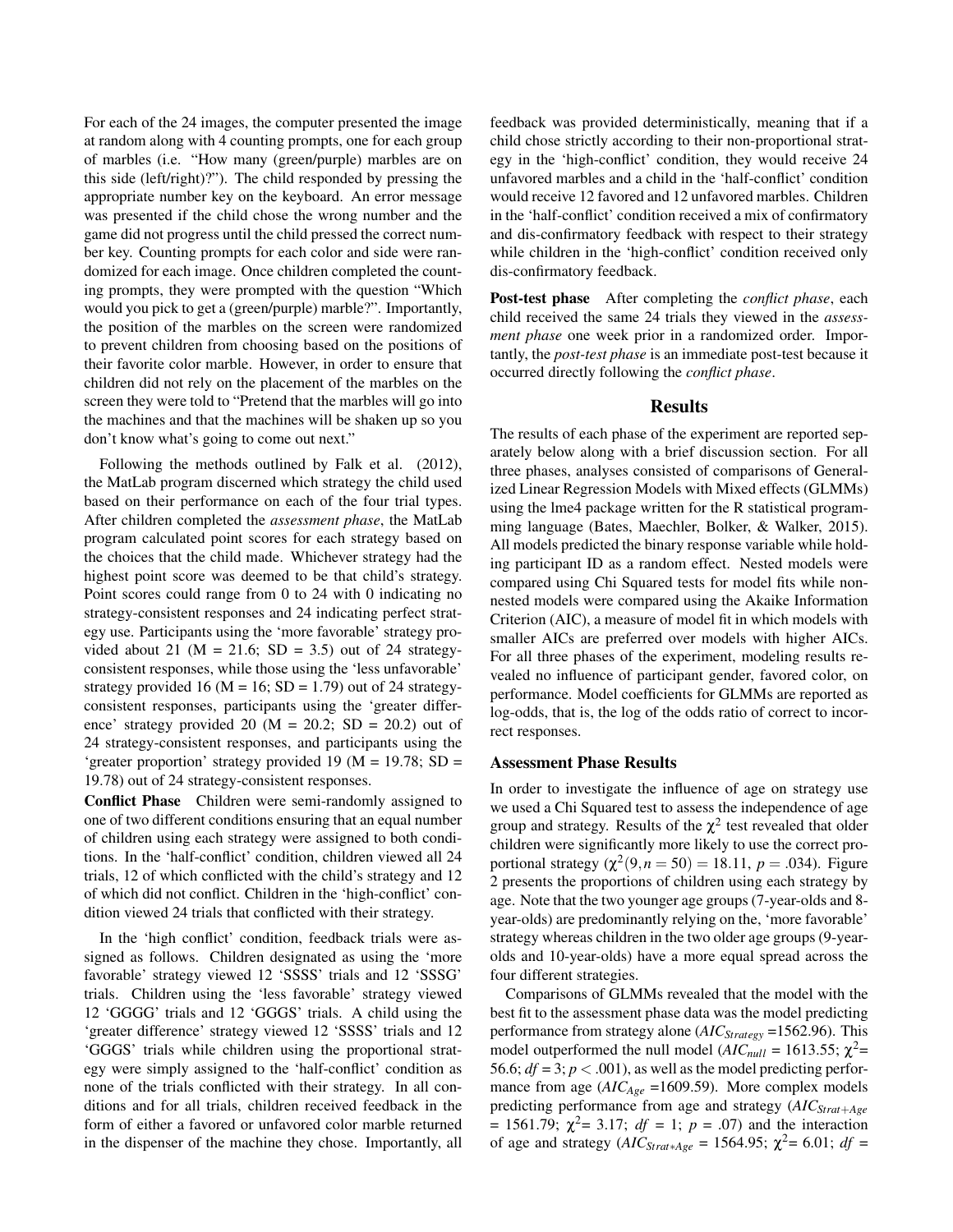4; *p* = .20) did not perform better than the model for strategy alone. Thus, the simpler model is preferred since it can predict the same amount of variance with fewer model parameters. There was no effect of trial number indicating that children's performance did not improve with time during the *assessment phase*.

Inspection of model coefficients reveals that the log-odds of a correct reponse increased for children using the 'greater difference' ( $\beta_{\geq F-U} = 0.53$ ; SE = 0.2; 95% CI [0.13, 0.93]), and 'less unfavorable' strategies ( $\beta_{\leq U} = 0.17$ ; SE = 0.18; 95% CI [-0.19, 0.53]), as well as those using formally correct proportional strategy ( $β_{\geq F/F+U} = 1.49$ ; SE = 0.19; 95% CI [1.11, 1.87]) compared to children using the 'more favorable' ( $\beta_{\geq F(Intercept)}$  = 4.003<sup>-16</sup>; SE = 0.07; 95% CI [-0.09, 0.2]). However, only the coefficients for 'greater difference' and 'greater proportion' strategies reached statistical significance (Wald test: 'greater difference': *p* < .01; 'greater proportion':  $p < .001$ ).



Prop. of Children by Strategy and Age

Figure 2: Proportion of children using each strategy by age group. Strategies are designated as follows:  $\geq$  F: more favorable;  $\lt$  U: less unfavorable ;  $>$  F-U: greater difference;  $>$  F/F+U: greater proportion.

#### Assessment Phase Discussion

Results of the current study converge with those of previous reports indicating that children's use of the correct proportional strategy improves with age (Falk et al., 2012; O'Grady & Xu, 2018). Importantly, results of the GLMM comparisons revealed an effect of strategy on performance indicating that children who attended to the number both of favorable and unfavorable marbles in each choice performed better than children who made their choices based on one single dimension (i.e. choosing based solely on the number of favorable or unfavorable marbles).

## Conflict Phase Results

Nine children were found to be using the formally correct proportional strategy during the assessment phase the previous week. Since there are no trials that conflict with this strategy, data from these children were excluded from the conflict phase analyses resulting in a sample size of  $N =$  38. Comparisons of GLMMs for this subsample revealed that the model with the best fit to the data predicted performance from the conflict condition and the trial number as well as the interaction between the two variables (*AICCondition*∗*Trial* =1143.09). This model outperformed the null model (*AICnull*  $= 1613.55$ ;  $\chi^2 = 29.74$ ;  $df = 3$ ;  $p < .001$ ) as well as the simpler models predicting performance from conflict condition  $(AIC_{Condition} = 1158.39; \ \chi^2 = 19.3; \ df = 2; \ p < .001)$  and trial number alone ( $AIC_{Trial} = 1162.96$ ;  $\chi^2 = 23.87$ ;  $df = 2$ ; *p* < .001) and the more complex model accounting for both the conflict condition and trial number without an interaction (*AIC*<sub>Condition+Trial</sub> = 1154.51;  $\chi^2$  = 13.43; *df* = 1; *p* < .001). There were no significant effects of the three nonproportional strategies, nor was there an interaction between conflict condition.

Inspection of the model coefficients revealed that the logodds of a correct decreased for children in the 'high-conflict' condition ( $\beta_{High-Conflict}$  = -0.13; SE = 0.35; 95% CI [-0.81, 0.55]) compared to children in the 'half-conflict' condition  $(\beta_{Half-Conflict} = 0.32; SE = 0.25; 95\% \text{ CI} [-0.18, 0.81]),$ which is not surprising considering that all of the trials in the 'high-conflict' condition conflicted with the children's strategies whereas only 12 of the 24 trials in the 'half-conflict' condition conflicted with the children's strategies. While the model coefficient for trial number was slightly negative (β*Trial* = -0.01; SE = 0.01; 95% CI [-0.04, 0.02]) indicating a decrease in the log-odds of a correct response, the interaction between trial number and condition revealed that in the 'high-conflict' condition, trial number had a positive effect on the log-odds ( $\beta_{Trial*High-Conflict} = 0.08$ ; SE = 0.02; 95% CI [0.04, 0.12]). The interaction between trial order and the 'high-conflict' condition was the only model coefficient to reach statistical significance (Wald test:  $p < .001$ ) indicating that performance improved over time in the 'high-conflict' condition suggesting that children in this condition may have learned from feedback on earlier trials.

## Conflict Phase Discussion

Results revealed that both conflict condition and trial order had an effect on performance. Importantly, the interaction between conflict condition and trial number produced the greatest positive effect on performance while the coefficient for the 'high-conflict' condition alone had a negative effect on performance. This set of results suggests that children in the 'high-conflict' condition began by choosing according to their strategy but then switched to another strategy after several trials in which they received negative feedback.

#### Post-Test Phase Results

Of the 9 children who used the correct proportional strategy during the *assessment phase* only one child (a 10-year-old) did not continue to use the correct proportional strategy. Interestingly, this child used the 'more favorable' strategy and reported that they switched to a simpler strategy because "the game was boring and I wanted to finish it faster" suggesting that this child understood the time-accuracy tradeoff among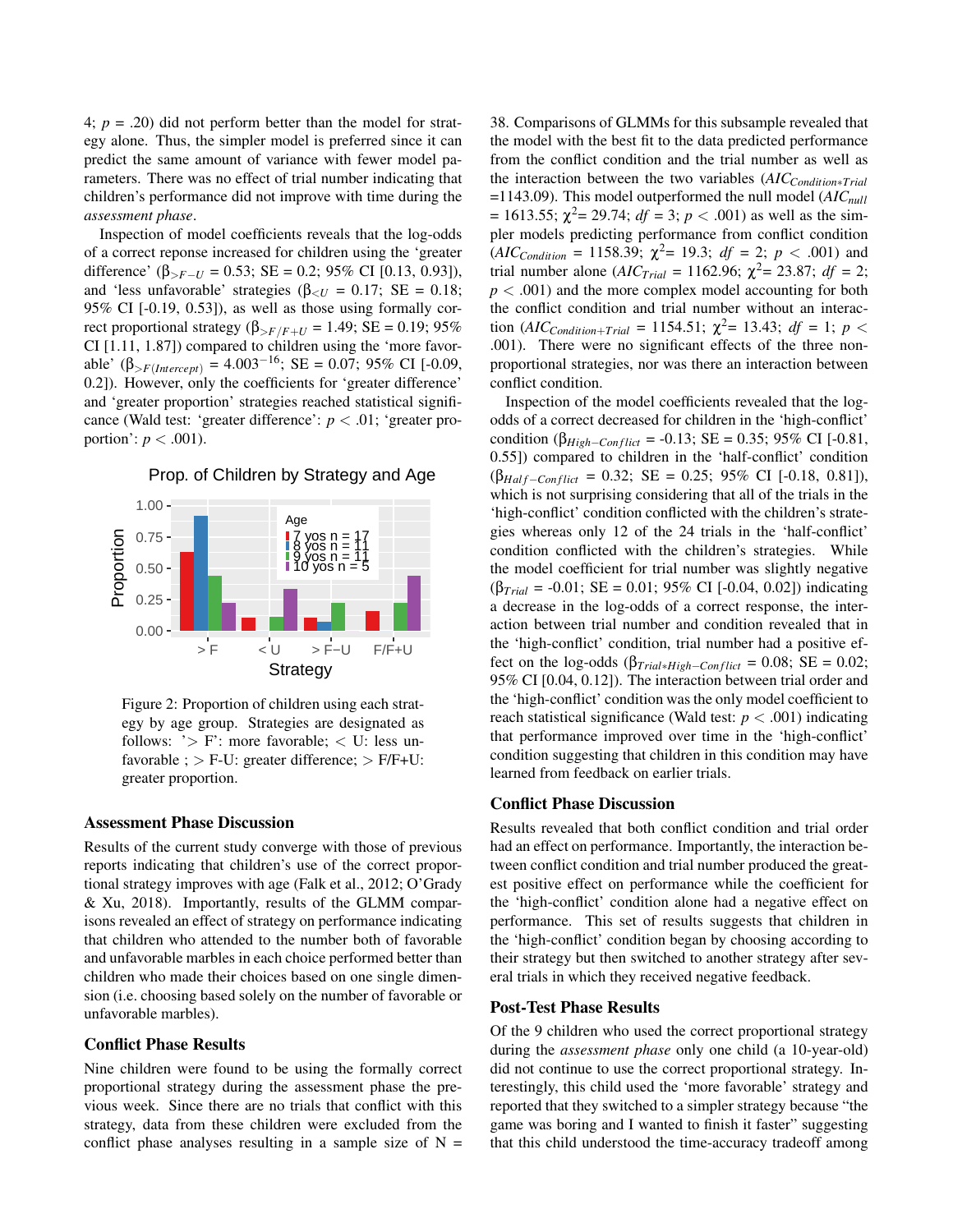the various potential strategies. Table 1 presents the number of children using each of strategy in the *post-test phase* ('Post-test' column) based on the child's *assessment phase* strategy ('Assessment' column) and condition ('half-conflict' and 'high-conflict' columns).



Table 1: This table presents the number of children using each strategy listed in the Post-test column during the posttest phase after using the strategy in the Assessment column during the assessment phase.

Comparisons of GLMMs revealed that the model with the best fit to the data predicted *post-test phase* performance based on the interaction between conflict condition and *assessment phase* strategy (*AICCondition*∗*Strategy* =1182.6). This model outperformed the null model ( $AIC_{null} = 1613.55$ ;  $\chi^2$ = 19.41;  $df = 5$ ;  $p < .001$ ), the models for conflict condition alone (*AIC*<sub>Condition</sub> = 1189.82;  $\chi^2$  = 15.22; *df* = 4; *p* < .001) and *assessment phase* strategy alone (*AICStrategy* = 1188.48;  $\chi^2$  = 11.88; *df* = 3; *p* = .01) as well as the model for conflict condition and *assessment phase* without any interactions  $(AIC_{Condition+Strategy} = 1185.81; \chi^2 = 7.21; df = 2; p = .03).$ 

Inspection of model coefficients revealed that the only model coefficient to reach statistical significance was the interaction between 'greater difference' strategy and the 'highconflict' condition which increased the log-odds of a correct reponse (β $\beta$ <sub>/>*F*−*U*<sup>+</sup>\**High*−*Conflict* = 1.74; SE = 0.65; 95% CI</sub> [0.46, 3.01]; Wald test:  $p < 0.01$ ) compared to the children using the 'more favorable' strategy in the 'half-conflict' condition ( $\beta_{Intercept} = 0.05$ ; SE = 0.35; 95% CI [-0.64, 0.73]). All remaining coefficients did not reach statistical significance. Figure 3 presents the proportion of correct responses by conflict condition and *assessment phase* strategy.

#### Post-Test Phase Discussion

The interaction between conflict condition and *assessment phase* strategy indicates that children using the 'greater difference' strategy benefited more from the 'high-conflict' condition compared to children using the other 2 strategies. Although these findings are promising, there were only three children using the 'greater difference' and three children using the 'less unfavorable' assigned to the 'high-conflict' condition thus more data will be needed to make any firm conclusions. However, it is interesting to view the differences between the 'half-conflict' and 'high-conflict' condition for children using the 'more favorable' strategy. Note from table 1 that only 3 of the 15 children using this strategy in the 'high-conflict' condition (20%) continued using their strategy after the feedback condition while 9 of the 13 assigned to the 'half-conflict' condition (69.2%) continued to use the strategy.





Figure 3: Proportion of correct responses in the post-test phase by conflict condition and assessment phase strategy. Error bars indicate standard deviation.

### General Discussion

The current findings provide three important insights into the development of proportional reasoning in probability judgments. First, during the *assessment phase*, children using the correct proportional strategy performed better than children using non-proportional strategies and there was no effect of trial order indicating that children relied on the same strategy throughout the task. These findings provide an important replication of previous research (Falk et al., 2012; O'Grady & Xu, 2018). Second, during the *conflict phase*, results revealed an interaction between trial order and conflict condition indicating that children in the 'high-conflict' condition performed better on later trials compared to earlier trials while this effect was not found in the 'half-conflict' condition. Previous research investigating the influence of feedback in similar decision making tasks have observed the effect of feedback on a single trial (Falk et al., 2012) or presented feedback on a limited number of trials (O'Grady & Xu, 2018). In contrast, the current approach allows for the observation of a comprehensive set of trials allowing for a more thorough understanding of how feedback influences strategy change. Finally, results from the *post-test phase* revealed that while children in the 'high-conflict' condition were more likely to abandon their strategy, children using the 'greater difference' strategy seemed to have gained the most from this feedback. Although more data need to be collected, these preliminary results suggest that strategy-specific feedback can help children overcome 'whole number bias' in probability tasks.

Our findings shed new light on how children learn about probability. In the 'half-conflict' condition, we attempted to mimic the experience a child would gain from actively exploring the environment. In contrast, the 'high-conflict' condition was meant to provide a learning context tailored to the child's prior understanding of proportional relations in probability.